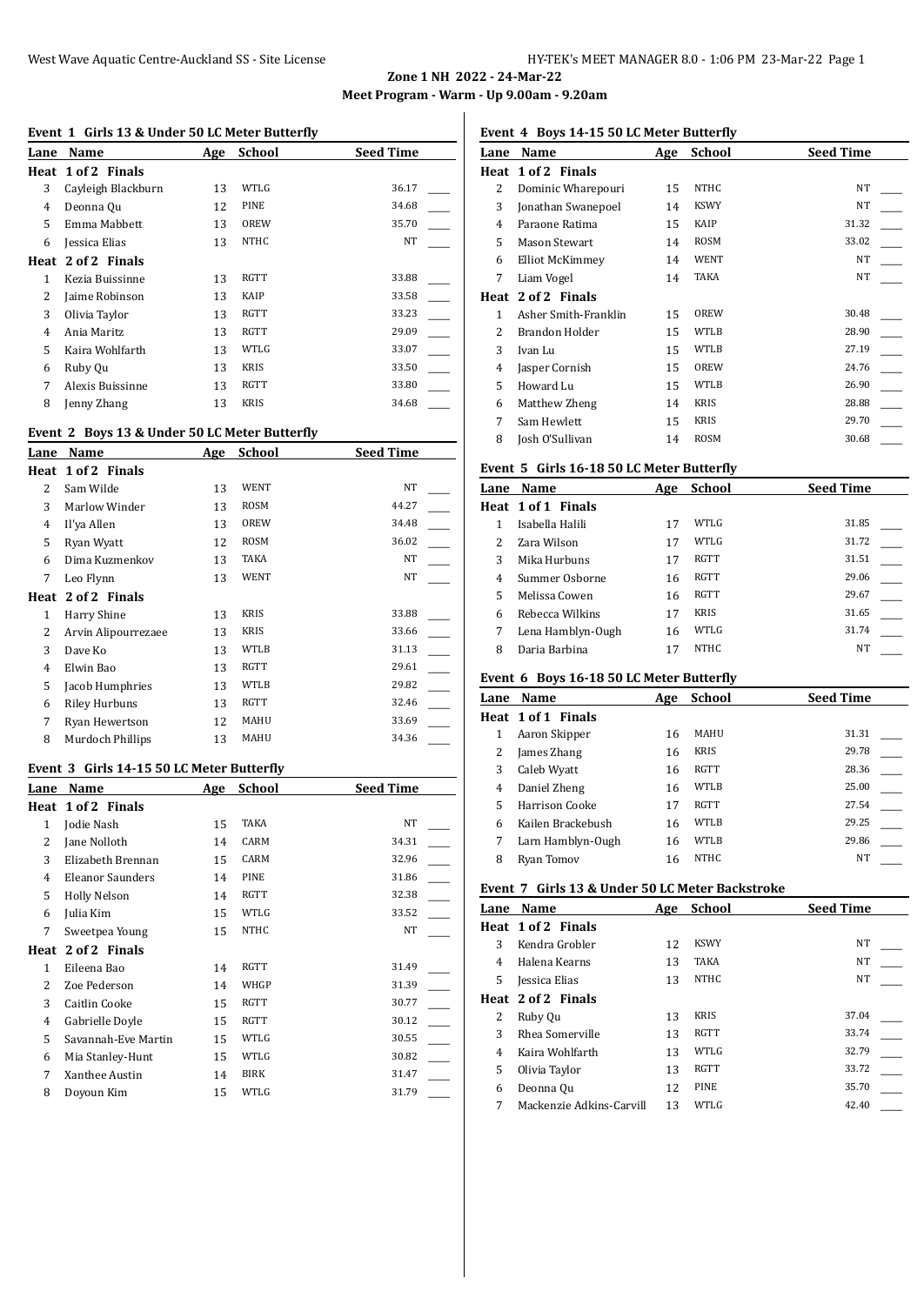#### **Event 8 Boys 13 & Under 50 LC Meter Backstroke**

| Lane           | Name                 | Age | <b>School</b> | <b>Seed Time</b> |
|----------------|----------------------|-----|---------------|------------------|
|                | Heat 1 of 2 Finals   |     |               |                  |
| 2              | Sam Wilde            | 13  | <b>WENT</b>   | NT               |
| 3              | Jacob Humphries      | 13  | <b>WTLB</b>   | 39.99            |
| 4              | Ryan Wyatt           | 12  | ROSM          | 37.23            |
| 5              | Il'ya Allen          | 13  | OREW          | 39.88            |
| 6              | Marlow Winder        | 13  | <b>ROSM</b>   | 40.74            |
| 7              | Leo Flynn            | 13  | WENT          | NT               |
| Heat           | 2 of 2 Finals        |     |               |                  |
| 1              | Harry Shine          | 13  | <b>KRIS</b>   | 35.55            |
| 2              | Ryan Hewertson       | 12  | MAHU          | 35.13            |
| 3              | Dave Ko              | 13  | WTLB          | 32.37            |
| $\overline{4}$ | Elwin Bao            | 13  | <b>RGTT</b>   | 31.36            |
| 5              | Preston Wang         | 13  | <b>WTLB</b>   | 31.77            |
| 6              | <b>Riley Hurbuns</b> | 13  | RGTT          | 33.56            |
| 7              | Murdoch Phillips     | 13  | MAHU          | 35.27            |
| 8              | Melhop Xavier        | 12  | WHGP          | 35.70            |

## **Event 9 Girls 14-15 50 LC Meter Backstroke**

| Lane | Name                | Age | <b>School</b> | Seed Time |
|------|---------------------|-----|---------------|-----------|
|      | Heat 1 of 2 Finals  |     |               |           |
| 2    | Sweetpea Young      | 15  | NTHC          | NT        |
| 3    | Elizabeth Brennan   | 15  | CARM          | 34.50     |
| 4    | Julia Kim           | 15  | WTLG          | 33.75     |
| 5    | Zoe Pederson        | 14  | WHGP          | 33.96     |
| 6    | Piper Lodge         | 14  | TAKA          | <b>NT</b> |
| 7    | Jodie Nash          | 15  | TAKA          | NT        |
|      | Heat 2 of 2 Finals  |     |               |           |
| 1    | Eleanor Saunders    | 14  | PINE          | 32.66     |
| 2    | Doyoun Kim          | 15  | WTLG          | 32.23     |
| 3    | Mia Stanley-Hunt    | 15  | WTLG          | 31.54     |
| 4    | Gabrielle Doyle     | 15  | RGTT          | 29.55     |
| 5    | Savannah-Eve Martin | 15  | WTLG          | 30.19     |
| 6    | Eileena Bao         | 14  | <b>RGTT</b>   | 31.95     |
| 7    | Holly Nelson        | 14  | <b>RGTT</b>   | 32.38     |
| 8    | Eloise Raper        | 15  | <b>RGTT</b>   | 33.55     |

## **Event 10 Boys 14-15 50 LC Meter Backstroke**

| Lane | Name                 | Age | School      | <b>Seed Time</b> |
|------|----------------------|-----|-------------|------------------|
|      | Heat 1 of 2 Finals   |     |             |                  |
|      | Elliot McKimmey      | 14  | WENT        | NT               |
|      | Liam Vogel           | 14  | <b>TAKA</b> | NT               |
|      | Asher Smith-Franklin | 15  | OREW        | NT               |
| 4    | Mason Stewart        | 14  | <b>ROSM</b> | 36.53            |
| 5    | Jonathan Swanepoel   | 14  | <b>KSWY</b> | <b>NT</b>        |
| 6    | Nathaniel Samules    | 15  | <b>BIRK</b> | NT               |
|      | Dominic Wharepouri   | 15  | <b>NTHC</b> | <b>NT</b>        |
|      |                      |     |             |                  |

#### **Heat 2 of 2 Finals**

|    | 1606 <i>- 601 -</i> 7111013 |    |             |       |  |
|----|-----------------------------|----|-------------|-------|--|
|    | Josh O'Sullivan             | 14 | <b>ROSM</b> | 31.71 |  |
|    | Matthew Zheng               | 14 | <b>KRIS</b> | 30.31 |  |
| 3  | Ivan Lu                     | 15 | WTLB        | 28.93 |  |
| 4  | Jasper Cornish              | 15 | OREW        | 28.42 |  |
| 5. | Howard Lu                   | 15 | WTLB        | 28.50 |  |
| 6  | Brandon Holder              | 15 | WTLB        | 29.43 |  |
|    | Paraone Ratima              | 15 | KAIP        | 30.75 |  |
| 8  | Jason Hua                   | 14 | <b>KRIS</b> | 32.64 |  |
|    |                             |    |             |       |  |

# **Event 11 Girls 16-18 50 LC Meter Backstroke**

|   | Lane Name          | Age | School      | <b>Seed Time</b> |
|---|--------------------|-----|-------------|------------------|
|   | Heat 1 of 1 Finals |     |             |                  |
|   | Zara Wilson        | 17  | WTLG        | 34.68            |
|   | Isabella Halili    | 17  | WTLG        | 33.32            |
|   | Melissa Cowen      | 16  | RGTT        | 31.29            |
| 4 | Summer Osborne     | 16  | RGTT        | 29.95            |
|   | Zoe Crawford       | 16  | WTLG        | 30.07            |
| 6 | Mika Hurbuns       | 17  | RGTT        | 32.83            |
|   | Rebecca Wilkins    |     | <b>KRIS</b> | 34.68            |

#### **Event 12 Boys 16-18 50 LC Meter Backstroke**

| Lane | Name               | Age | <b>School</b> | <b>Seed Time</b> |
|------|--------------------|-----|---------------|------------------|
|      | Heat 1 of 1 Finals |     |               |                  |
|      | Ryan Tomov         | 16  | NTHC          | NT               |
|      | Kailen Brackebush  | 16  | WTLB          | 30.41            |
| 3    | Larn Hamblyn-Ough  | 16  | WTLB          | 30.18            |
| 4    | Harrison Cooke     | 17  | <b>RGTT</b>   | 27.54            |
| 5    | Daniel Zheng       | 16  | WTLB          | 29.36            |
| 6    | Caleb Wyatt        | 16  | RGTT          | 30.24            |
|      | James Zhang        | 16  | <b>KRIS</b>   | 31.62            |

# **Event 13 Girls 13 & Under 50 LC Meter Breaststroke**

| Lane | Name               | Age | <b>School</b> | <b>Seed Time</b> |
|------|--------------------|-----|---------------|------------------|
|      | Heat 1 of 2 Finals |     |               |                  |
| 3    | Brodie Webb        | 13  | TAKA          | <b>NT</b>        |
| 4    | Jenny Zhang        | 13  | <b>KRIS</b>   | 42.84            |
| 5    | Jessica Elias      | 13  | <b>NTHC</b>   | NT               |
|      | Heat 2 of 2 Finals |     |               |                  |
| 1    | Emma Mabbett       | 13  | OREW          | 41.82            |
| 2    | Ashleigh Fox       | 12  | AJHS          | 41.12            |
| 3    | Kaira Wohlfarth    | 13  | WTLG          | 39.29            |
| 4    | Ania Maritz        | 13  | RGTT          | 36.91            |
| 5    | Olivia Taylor      | 13  | RGTT          | 38.25            |
| 6    | Deonna Qu          | 12  | PINE          | 40.88            |
| 7    | Ruby Qu            | 13  | <b>KRIS</b>   | 41.28            |
| 8    | Isobel Houlistion  | 13  | CARM          | 41.88            |
|      |                    |     |               |                  |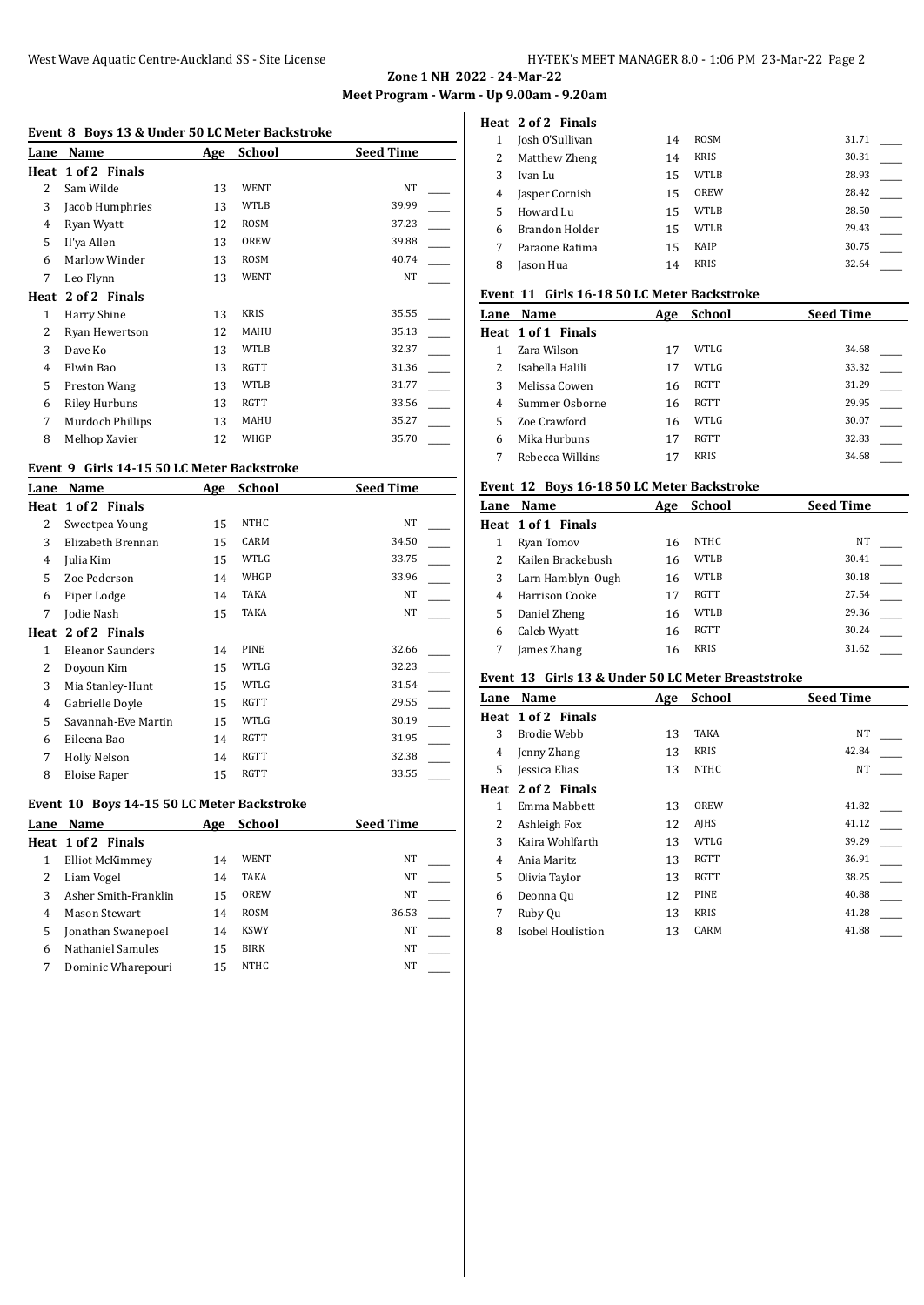#### **Event 14 Boys 13 & Under 50 LC Meter Breaststroke**

| Lane | Name                   | Age | School | <b>Seed Time</b> |  |
|------|------------------------|-----|--------|------------------|--|
|      | Heat 1 of 1 Finals     |     |        |                  |  |
|      | Luka Sugimoto-Faulkner | 13  | NTHC   | NT               |  |
|      | Jacob Humphries        | 13  | WTLB   | 37.60            |  |
| 3    | Preston Wang           | 13  | WTLB   | 36.24            |  |
| 4    | Elwin Bao              | 13  | RGTT   | 33.17            |  |
| 5    | Hyunjoon Lee           | 13  | RGTT   | 33.65            |  |
| 6    | <b>Riley Hurbuns</b>   | 13  | RGTT   | 37.29            |  |
|      | Dima Kuzmenkov         | 13  | TAKA   | NT               |  |
| 8    | Sam Wilde              | 13  | WENT   | NT               |  |
|      |                        |     |        |                  |  |

# **Event 15 Girls 14-15 50 LC Meter Breaststroke**

| Lane | Name               | Age | <b>School</b> | <b>Seed Time</b> |
|------|--------------------|-----|---------------|------------------|
|      | Heat 1 of 2 Finals |     |               |                  |
| 3    | Piper Lodge        | 14  | TAKA          | NT               |
| 4    | Sweetpea Young     | 15  | <b>NTHC</b>   | NT               |
| 5.   | Jodie Nash         | 15  | TAKA          | NT               |
|      | Heat 2 of 2 Finals |     |               |                  |
| 1    | Milly Knox Haines  | 14  | WTLG          | 44.02            |
| 2    | Holly Nelson       | 14  | RGTT          | 40.37            |
| 3    | Carissa Billington | 14  | RGTT          | 39.29            |
| 4    | Caitlin Cooke      | 15  | RGTT          | 35.49            |
| 5    | Eileena Bao        | 14  | RGTT          | 38.23            |
| 6    | Julia Kim          | 15  | WTLG          | 40.32            |
| 7    | Zoe Pederson       | 14  | WHGP          | 42.18            |

#### **Event 16 Boys 14-15 50 LC Meter Breaststroke**

| Lane | Name                 | Age | School      | Seed Time |
|------|----------------------|-----|-------------|-----------|
| Heat | 1 of 2 Finals        |     |             |           |
| 1    | Jonathan Swanepoel   | 14  | <b>KSWY</b> | <b>NT</b> |
| 2    | Elliot McKimmey      | 14  | WENT        | NT        |
| 3    | <b>Mason Stewart</b> | 14  | ROSM        | 39.02     |
| 4    | Joe Kuwano           | 15  | MAHU        | 37.55     |
| 5    | Asher Smith-Franklin | 15  | OREW        | 38.66     |
| 6    | Nathaniel Samules    | 15  | <b>BIRK</b> | NT        |
| 7    | Liam Vogel           | 14  | TAKA        | NT        |
| 8    | Dominic Wharepouri   | 15  | <b>NTHC</b> | NT        |
| Heat | 2 of 2 Finals        |     |             |           |
| 1    | Josh O'Sullivan      | 14  | <b>ROSM</b> | 35.83     |
| 2    | Matthew Zheng        | 14  | <b>KRIS</b> | 34.94     |
| 3    | Howard Lu            | 15  | <b>WTLB</b> | 32.15     |
| 4    | Benson Li            | 15  | <b>WTLB</b> | 30.42     |
| 5    | Cooper Clague        | 15  | <b>WTLB</b> | 31.48     |
| 6    | Jasper Cornish       | 15  | OREW        | 32.66     |
| 7    | Sam Hewlett          | 15  | <b>KRIS</b> | 35.06     |
| 8    | Jason Hua            | 14  | <b>KRIS</b> | 36.33     |
|      |                      |     |             |           |

# **Event 17 Girls 16-18 50 LC Meter Breaststroke**

| Lane Name          | Age | School | <b>Seed Time</b> |  |
|--------------------|-----|--------|------------------|--|
| Heat 1 of 2 Finals |     |        |                  |  |
| Daria Barbina      | 17  | NTHC   | NT               |  |
| Zara Wilson        | 17  | WTLG   | 39.88            |  |
| Grace Richards     | 16  | MAHU   | 41.43            |  |
|                    |     |        |                  |  |

#### **Heat 2 of 2 Finals**

| Lena Hamblyn-Ough | 16 | WTLG        | 39.70 |  |
|-------------------|----|-------------|-------|--|
| Summer Osborne    | 16 | RGTT        | 37.59 |  |
| Melissa Cowen     | 16 | RGTT        | 33.03 |  |
| Rebecca Wilkins   | 17 | <b>KRIS</b> | 34.23 |  |
| Thea Storey       | 16 | WTLG        | 38.78 |  |
| Mika Hurbuns      |    | <b>RGTT</b> | 39.76 |  |

# **Event 114 Mixed Open 50 LC Meter Breaststroke Para Breast**

| Lane Name          | Age School | <b>Seed Time</b> |
|--------------------|------------|------------------|
| Heat 1 of 1 Finals |            |                  |
| Sionann Murphy SB6 | W16 NTHC   | NT               |

## **Event 18 Boys 16-18 50 LC Meter Breaststroke**

| Lane | Name               | Age | <b>School</b> | <b>Seed Time</b> |
|------|--------------------|-----|---------------|------------------|
|      | Heat 1 of 1 Finals |     |               |                  |
|      | Aaron Skipper      | 16  | MAHU          | 35.54            |
|      | James Zhang        | 16  | <b>KRIS</b>   | 34.61            |
| 3    | Alexander Wilson   | 16  | WTLB          | 33.06            |
| 4    | Daniel Zheng       | 16  | WTLB          | 30.52            |
| 5    | Harrison Cooke     | 17  | <b>RGTT</b>   | 31.11            |
| 6    | Kailen Brackebush  | 16  | WTLB          | 33.29            |
| 7    | Caleb Wyatt        | 16  | <b>RGTT</b>   | 35.29            |
| 8    | Rvan Tomov         | 16  | <b>NTHC</b>   | <b>NT</b>        |

# **Event 19 Girls 13 & Under 50 LC Meter Freestyle**

| Lane | Name                     | Age | School      | <b>Seed Time</b> |  |
|------|--------------------------|-----|-------------|------------------|--|
| Heat | 1 of 3 Finals            |     |             |                  |  |
| 3    | Kendra Grobler           | 12  | <b>KSWY</b> | <b>NT</b>        |  |
| 4    | Halena Kearns            | 13  | <b>TAKA</b> | <b>NT</b>        |  |
| 5    | Jessica Elias            | 13  | <b>NTHC</b> | NT               |  |
| Heat | 2 of 3 Finals            |     |             |                  |  |
| 2    | Emma Mabbett             | 13  | OREW        | 32.64            |  |
| 3    | Mckayla Fuentes          | 12  | CARM        | 32.48            |  |
| 4    | <b>Isobel Houlistion</b> | 13  | CARM        | 32.07            |  |
| 5    | Mackenzie Adkins-Carvill | 13  | WTLG        | 32.30            |  |
| 6    | Cayleigh Blackburn       | 13  | WTLG        | 32.54            |  |
| 7    | Brodie Webb              | 13  | <b>TAKA</b> | NT               |  |
| Heat | 3 of 3 Finals            |     |             |                  |  |
| 1    | Ashleigh Fox             | 12  | AJHS        | 30.64            |  |
| 2    | Deonna Qu                | 12  | PINE        | 30.34            |  |
| 3    | Kaira Wohlfarth          | 13  | WTLG        | 29.04            |  |
| 4    | Ania Maritz              | 13  | <b>RGTT</b> | 27.89            |  |
| 5    | Rhea Somerville          | 13  | <b>RGTT</b> | 28.92            |  |
| 6    | Olivia Taylor            | 13  | <b>RGTT</b> | 29.67            |  |
| 7    | Kezia Buissinne          | 13  | <b>RGTT</b> | 30.63            |  |
| 8    | Ruby Qu                  | 13  | <b>KRIS</b> | 31.59            |  |
|      |                          |     |             |                  |  |